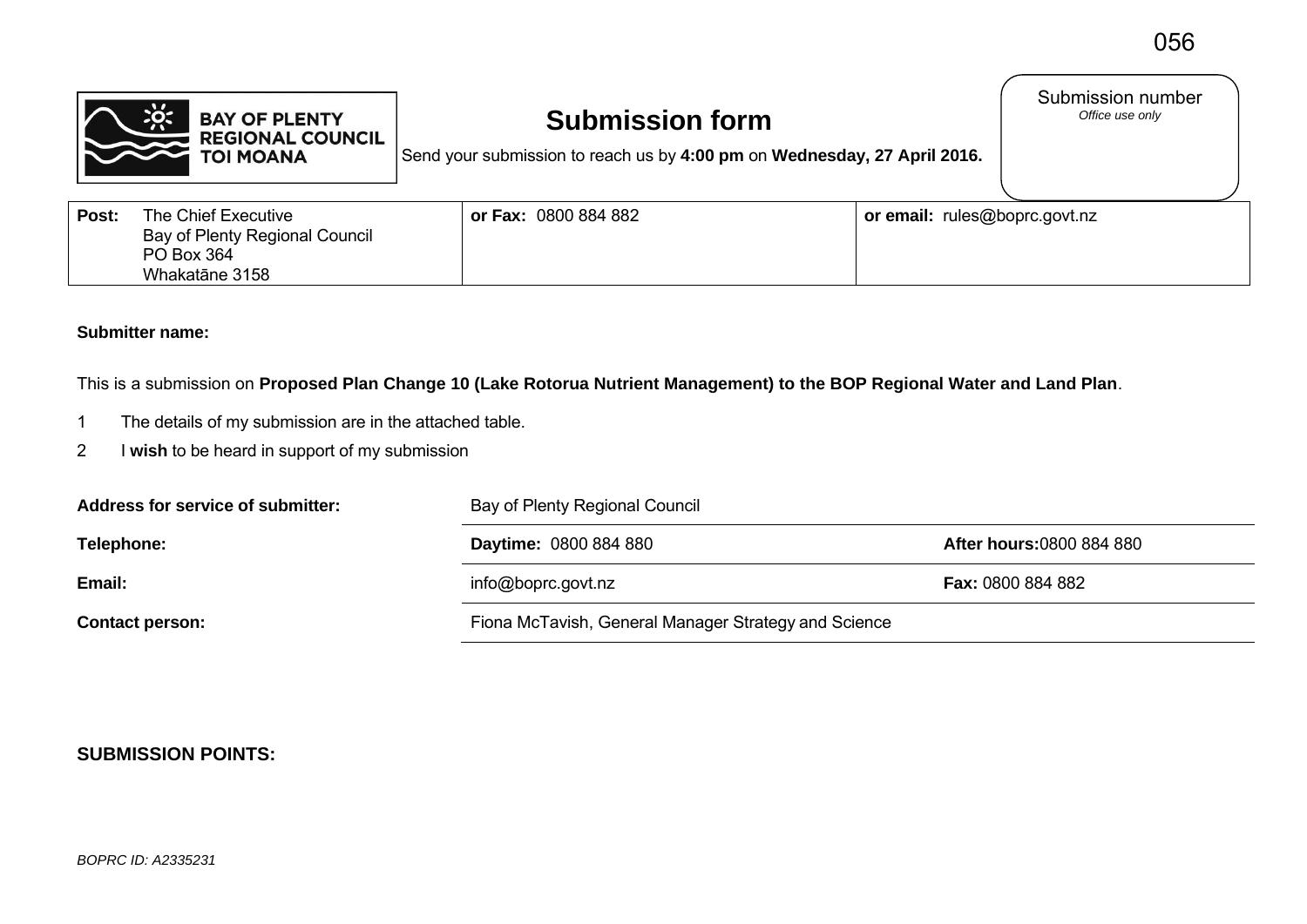| Page no. | <b>Reference</b>                                      | Support/oppose            | <b>Decision sought</b>                                                                                                                                                                                                                                                                                                                           | <b>Give reasons</b>                                                                                                                                                                                                                                                                                                                                                                                                                                                                                                                            |
|----------|-------------------------------------------------------|---------------------------|--------------------------------------------------------------------------------------------------------------------------------------------------------------------------------------------------------------------------------------------------------------------------------------------------------------------------------------------------|------------------------------------------------------------------------------------------------------------------------------------------------------------------------------------------------------------------------------------------------------------------------------------------------------------------------------------------------------------------------------------------------------------------------------------------------------------------------------------------------------------------------------------------------|
|          | (e.g. Policy, rule,<br>method or objective<br>number) |                           | Say what changes to the plan you would like                                                                                                                                                                                                                                                                                                      |                                                                                                                                                                                                                                                                                                                                                                                                                                                                                                                                                |
| Page 4   | Map LR 1                                              | Support with<br>Amendment | Amend the area of rural land shown to exclude developed residential<br>sites. Examples include residential areas adjoining Lynmore, the<br>Vaughan Road subdivision and residential development located on<br>Great West Road.                                                                                                                   | The map shows urban developed<br>areas as being rural. These urban<br>areas are not used for farming activity<br>and should not be covered by PC10.                                                                                                                                                                                                                                                                                                                                                                                            |
| Page 6   | LR P9                                                 | Support with<br>Amendment | Alter to refer to "(commercial dairying, cropping or horticulture)" in LR<br>R9(c) and "(commercial cropping or horticulture)" in LR P9(d).                                                                                                                                                                                                      | Need to provide clarification about<br>what intensive use is considered to<br>be.                                                                                                                                                                                                                                                                                                                                                                                                                                                              |
| Page 7   | LR P15 (b)                                            | Support with<br>Amendment | Add text to the end of (b) "in effective area"                                                                                                                                                                                                                                                                                                   | Need to clarify the intent of the policy<br>and ensure alignment with the rules.                                                                                                                                                                                                                                                                                                                                                                                                                                                               |
| Page 9   | LR M5(a)                                              | Support with<br>Amendment | Expand Method 5(a) to clarify the intended use and availability of the<br>Implementation Plan. It is suggested that the following or similar<br>amendments be made: '(a) develop and maintain a Rule<br>Implementation Plan to ensure accurate and consistent interpretation<br>and implementation of Plan Change 10 by Council and the public.' | There is no direction on the intent<br>and intended audience or use of the<br>rule implementation plan. Concern<br>has been raised by the community<br>on the availability of this plan and<br>what will be included. To resolve<br>this it is intended to clarify that<br>the implementation will be made<br>available to the public. This will<br>include matters raised both<br>internally (Consents and Advice<br>and Support) and those raised by<br>the public to ensure consistent<br>interpretation and<br>implementation of the plan. |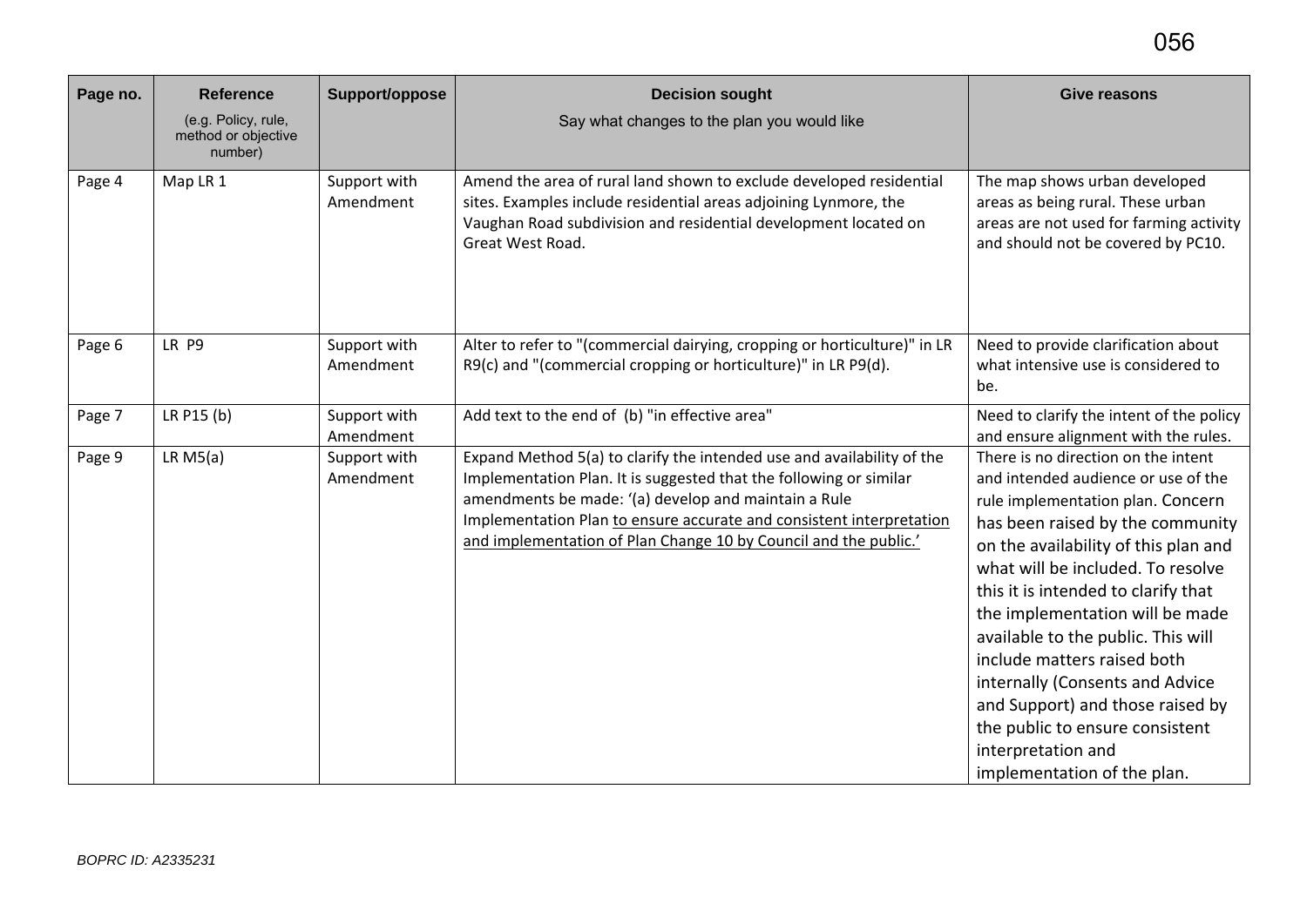| Page 11 | Rule summary<br>flowchart | Support with<br>amendment | Add "commercial" in front of dairy farming in box 'under properties 5<br>hectares in area or less'.                                                                                                                                                                                                                                                                                                                                                             | Add text to ensure that there is<br>ensure there is consistency between<br>the rules and the flowchart.                                                                                                                                                                                                                                          |
|---------|---------------------------|---------------------------|-----------------------------------------------------------------------------------------------------------------------------------------------------------------------------------------------------------------------------------------------------------------------------------------------------------------------------------------------------------------------------------------------------------------------------------------------------------------|--------------------------------------------------------------------------------------------------------------------------------------------------------------------------------------------------------------------------------------------------------------------------------------------------------------------------------------------------|
| Page 13 | LR <sub>R4</sub>          | Support with<br>Amendment | Remove second bullet point as unnecessary and consequential<br>reformatting into one sentence: "The use of land for farming activities<br>on properties/farming enterprises greater than five hectares in area<br>and up to and including 10 hectares in effective area in the Lake<br>Rotorua groundwater catchment is a permitted activity from 1 July<br>2017 subject to the following conditions:". Consequential updating of<br>the flow chart on Page 11. | Second bullet point is unnecessary as<br>segment is covered in first bullet<br>point.                                                                                                                                                                                                                                                            |
| Page 14 | LR R7                     | Support with<br>Amendment | Amend rule title to read: "LR R7 Permitted - From 1 July 2017, the use<br>of land for low intensity farming activities on properties/farming<br>enterprises that demonstrate low nitrogen loss". Amend first<br>paragraph to read "The use of land for low intensity farming activities<br>on properties/farming enterprises in "                                                                                                                               | The rule title includes the term "low<br>intensity" which is unnecessary and<br>potentially confusing as there is no<br>associated definition and different<br>terms are used throughout the plan<br>This term also used in the first<br>paragraph under the rules title. To<br>gain consistency the term 'low<br>nitrogen loss' should be used. |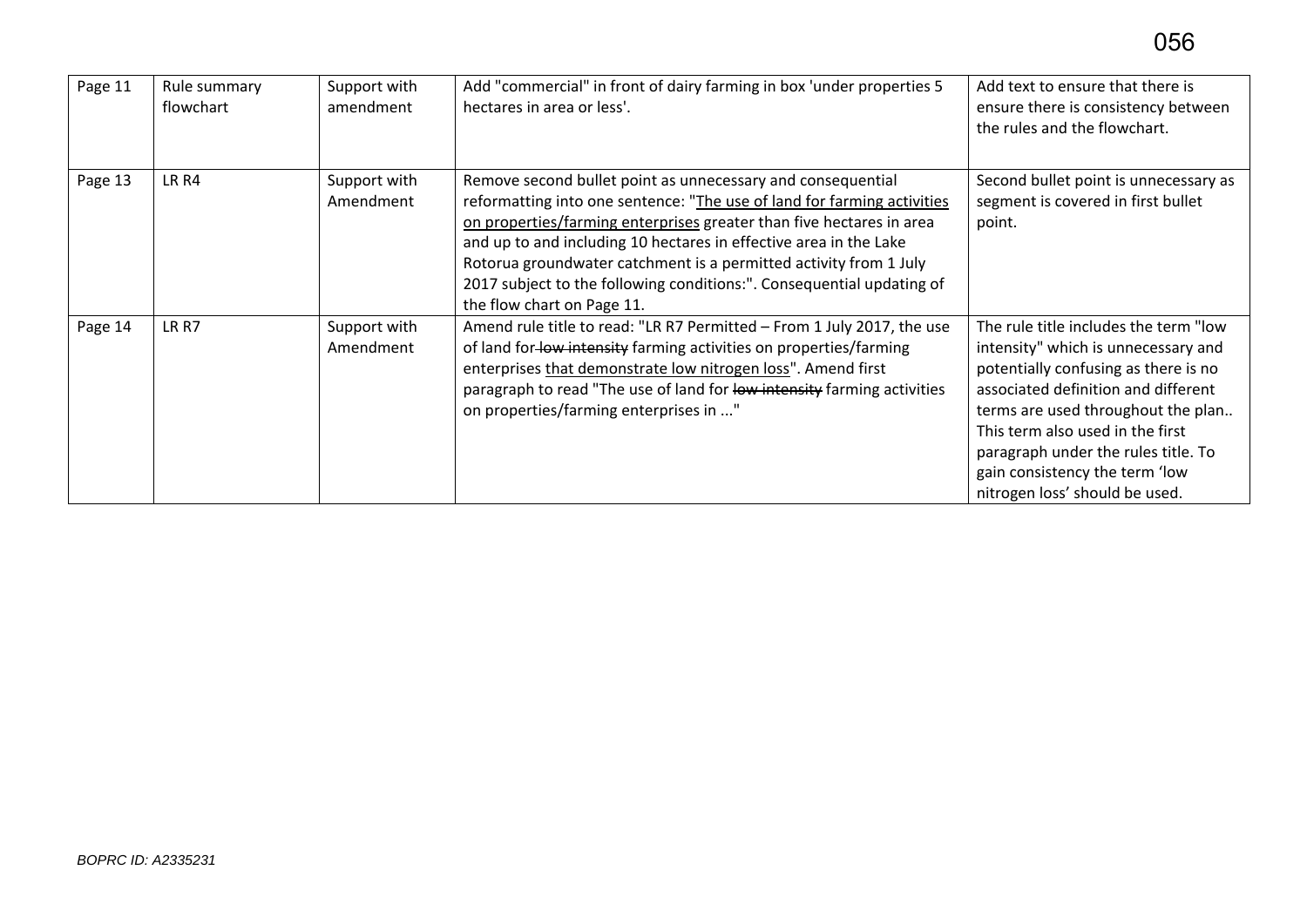| Page 14 | LR R7 | Support with<br>Amendment | Change 68% to 71% where required.                                                                                                                                                                            | 'The figure of 68% of nitrogen loss<br>generated by the<br>drystock<br>reference file equated to the<br>bottom of the drystock range<br>(established as a result of the<br>allocation<br>approach).<br>The<br>methodology<br>reference file<br>needed to be reviewed due to the<br>bug discovered as a result of the<br>OVERSEER <sup>®</sup> 6.2.0/6.2.1 transition.<br>The review has resulted in slight<br>changes to the reference file and<br>therefore the % becomes 71%.<br>This<br>is<br>mathematical<br>$\boldsymbol{a}$<br>relationship that simply describes<br>the bottom of the drystock range.<br>It does not have any impact on the<br>targets/reductions required from<br>the farming sector.' |
|---------|-------|---------------------------|--------------------------------------------------------------------------------------------------------------------------------------------------------------------------------------------------------------|----------------------------------------------------------------------------------------------------------------------------------------------------------------------------------------------------------------------------------------------------------------------------------------------------------------------------------------------------------------------------------------------------------------------------------------------------------------------------------------------------------------------------------------------------------------------------------------------------------------------------------------------------------------------------------------------------------------|
| Page 14 | LRR7  | Support with<br>Amendment | Need to clarify that low nutrient losses cover activities that comply<br>with the permitted criteria (meet the stocking rate table and/or are not<br>commercial). Currently there is no explanation of this. | Clarification is required on what low<br>nitrogen losses are perceived to be.                                                                                                                                                                                                                                                                                                                                                                                                                                                                                                                                                                                                                                  |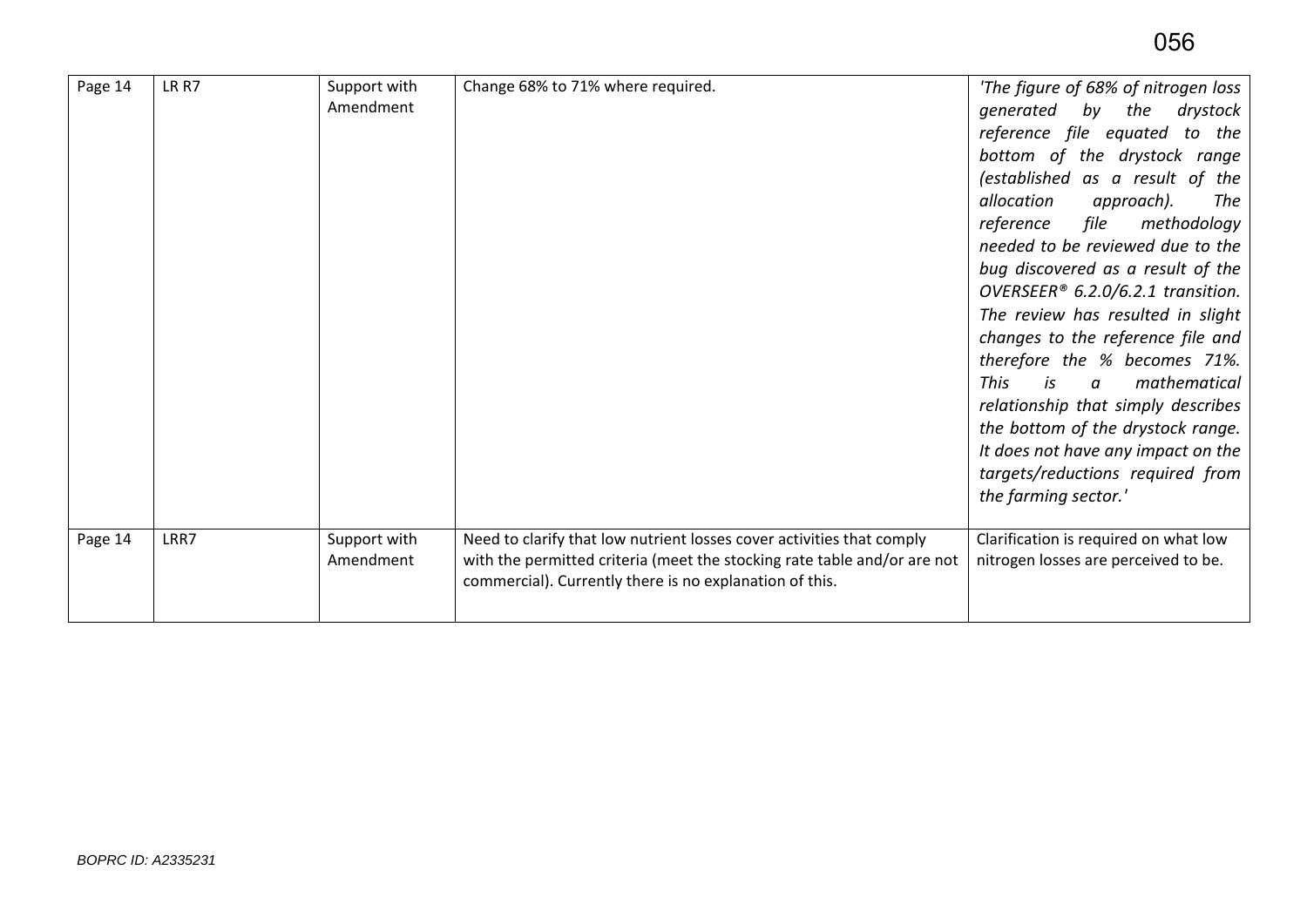| Page 14<br>and 15 | LR R7 Part (a) and<br>(a)2. | Support with<br>Amendment | Amend wording in LR R7(a) to read "demonstrating that the<br>property/farming enterprise's effective area nitrogen loss is less".<br>The same amendment is needed in LR R7(a)2. | There is inconsistency with the<br>terminology used throughout the<br>rule. Paragraph 1 refers to<br>'nitrogen loss from the effective<br>area' whilst LRR7 (a) and (b) refers<br>nitrogen<br>from a<br>loss<br>to<br>'property/farming enterprise'. All<br>need to refer to effective area. It is<br>noted that there are other<br>submissions relating to LRR7 in<br>this submission, and that this<br>inconsistency could be resolved<br>through amendments made in<br>other<br>these<br>to<br>response<br>submission points. |
|-------------------|-----------------------------|---------------------------|---------------------------------------------------------------------------------------------------------------------------------------------------------------------------------|----------------------------------------------------------------------------------------------------------------------------------------------------------------------------------------------------------------------------------------------------------------------------------------------------------------------------------------------------------------------------------------------------------------------------------------------------------------------------------------------------------------------------------|
|-------------------|-----------------------------|---------------------------|---------------------------------------------------------------------------------------------------------------------------------------------------------------------------------|----------------------------------------------------------------------------------------------------------------------------------------------------------------------------------------------------------------------------------------------------------------------------------------------------------------------------------------------------------------------------------------------------------------------------------------------------------------------------------------------------------------------------------|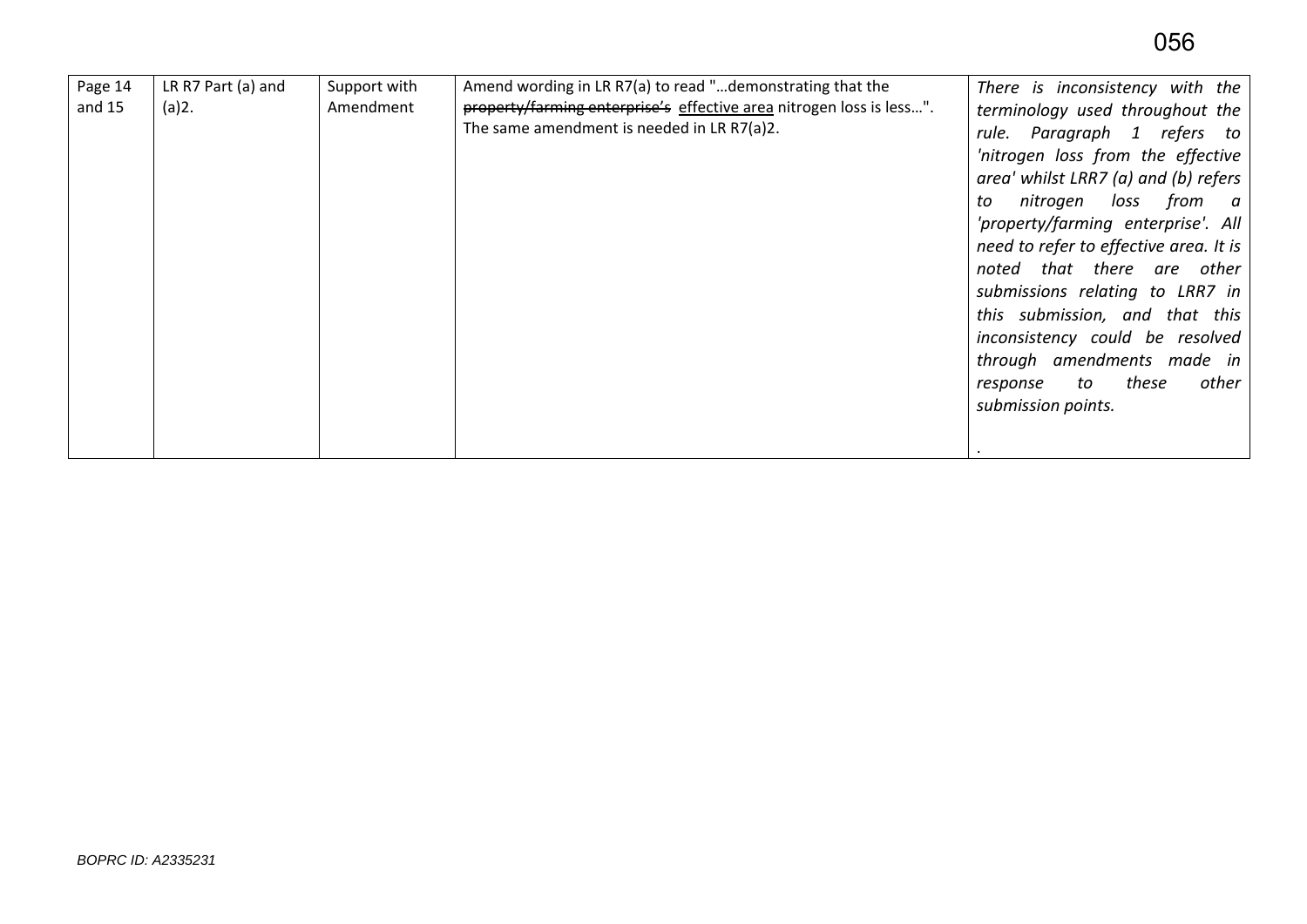| Page 14 | LR R7 | Support with | Amend and restructure LR R7 as follows:                                       | Need to amend LR R7 to ensure that      |
|---------|-------|--------------|-------------------------------------------------------------------------------|-----------------------------------------|
| and 15  |       | Amendment    | "The use of land for low intensity farming activities on                      | grazed trees allocations of nitrogen    |
|         |       |              | properties/farming enterprises in the Lake Rotorua groundwater                | discharges remain at that level.        |
|         |       |              | catchment, where the nitrogen loss from:                                      | Otherwise an unintended increase in     |
|         |       |              | • the effective area (excluding areas of grazed trees that existed in the     | nitrogen discharge could occur which    |
|         |       |              | 2001-04 period) is less than 68-71% of the nitrogen loss rate generated       | is contrary to the policy intent.       |
|         |       |              | by the drystock reference file prescribed in Schedule LR Five                 | This leads to a restructure of the rule |
|         |       |              |                                                                               | format. Implication of sub parts 1)     |
|         |       |              | • the effective area of grazed trees that existed in the 2001-04 period       | and 2) can also occur this allowing the |
|         |       |              | does not exceed the Benchmarked discharge rate or if not                      | above submission points to also be      |
|         |       |              | Benchmarked the average Benchmark discharge rate for grazed trees             | resolved.                               |
|         |       |              | is a permitted activity from 1 July 2017, subject to the following            |                                         |
|         |       |              | condition:                                                                    |                                         |
|         |       |              | (a) Landowners must submit an OVERSEER® file upon the                         |                                         |
|         |       |              | commencement of use of land for low intensity farming activities with         |                                         |
|         |       |              | low nitrogen loss and every three years thereafter, prepared by a             |                                         |
|         |       |              | suitably qualified and experienced person, demonstrating that the             |                                         |
|         |       |              | property/farming enterprise's effective area (excluding areas of grazed       |                                         |
|         |       |              | trees that existed in the 2001-04 period) nitrogen loss is less than 68       |                                         |
|         |       |              | 71% of the nitrogen loss rate generated by the drystock reference file        |                                         |
|         |       |              | prescribed in Schedule LR Five and the grazed trees effective area does       |                                         |
|         |       |              | not exceed the Benchmarked discharge rate or if not Benchmarked the           |                                         |
|         |       |              | average Benchmark discharge rate for grazed trees; and:                       |                                         |
|         |       |              | Either                                                                        |                                         |
|         |       |              | 1 Annual land use information records must be submitted on an annual          |                                         |
|         |       |              | basis by 31 October each year to confirm that the property/farming            |                                         |
|         |       |              | enterprise's stocking rates, nitrogen inputs and areas of land use            |                                         |
|         |       |              | (including fodder cropping, cultivated area and land clearance) remain        |                                         |
|         |       |              | the same or less than the OVERSEER <sup>®</sup> file from as described in (a) |                                         |
|         |       |              | Or                                                                            |                                         |
|         |       |              | 2 Provide a new OVERSEER® file, prepared by a suitably qualified and          |                                         |
|         |       |              | experienced person, demonstrating that the property/farming                   |                                         |
|         |       |              | enterprise's nitrogen loss rate generated by the permitted activity           |                                         |
|         |       |              | reference file prescribed in Schedule LR Five meets the requirements          |                                         |
|         |       |              | described in (a)."                                                            |                                         |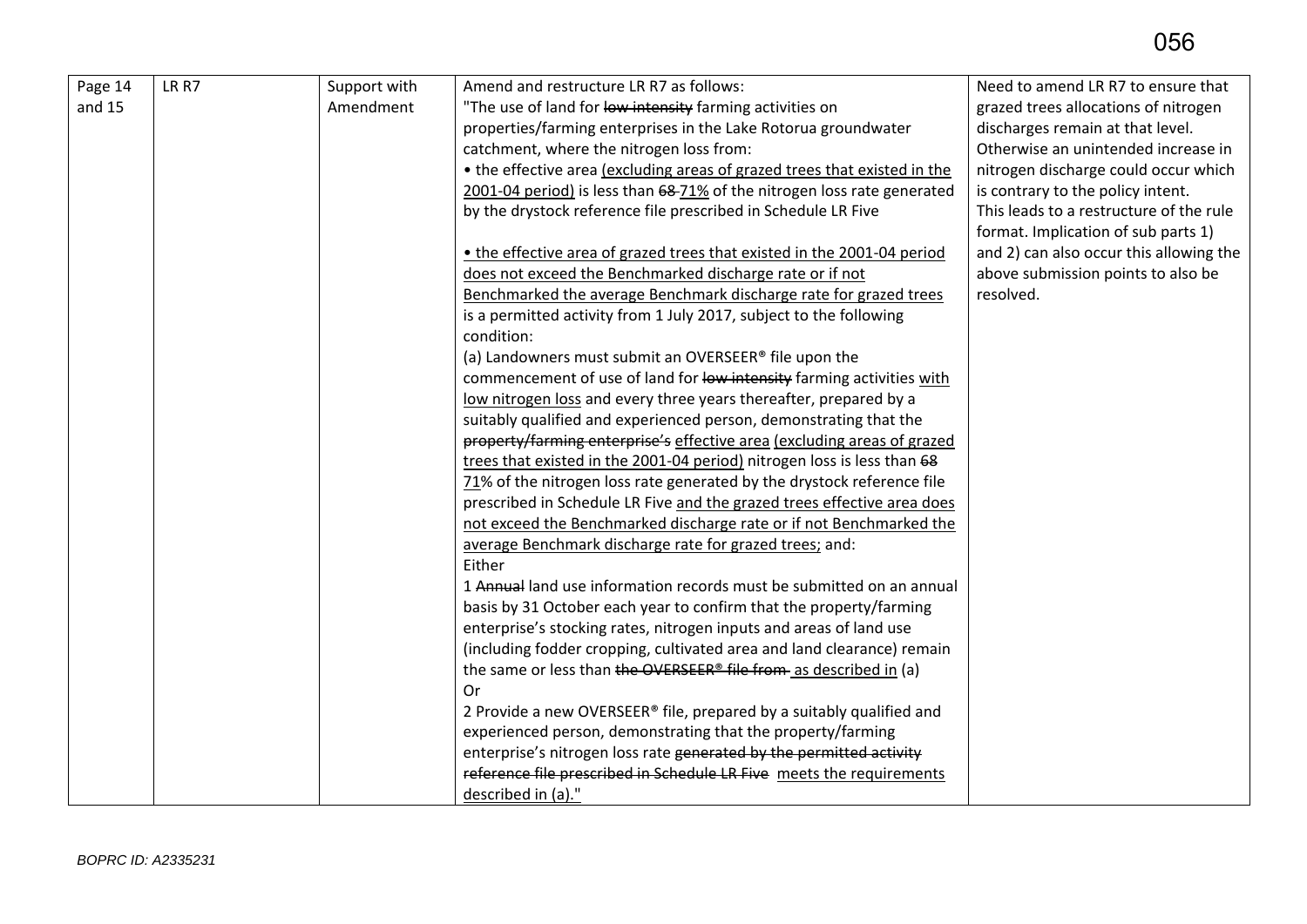| Page 15           | LR R7 - Advice note                                                              | Support with<br>Amendment | Amend wording to "1. Under OVERSEER® version 6.2.0 the permitted<br>activity reference file discharge has a value of 18 kg N/ha/yr which is<br>equivalent to 71% of the drystock reference file. See Schedule LR Five"                  | Correction required to better<br>describe the Permitted Activity level<br>in 6.2.0.                                                                                                 |
|-------------------|----------------------------------------------------------------------------------|---------------------------|-----------------------------------------------------------------------------------------------------------------------------------------------------------------------------------------------------------------------------------------|-------------------------------------------------------------------------------------------------------------------------------------------------------------------------------------|
| Page 15           | LR <sub>R8</sub>                                                                 | Support with<br>Amendment | Amend the second bullet point under LR R8 to read: "The activity does<br>not comply with permitted activity conditions in Part LR for the use of<br>land for farming activities"                                                        | The second bullet point is missing any<br>reference to permitted activity rules,<br>this being inconsistent with LR R5 and<br>LR R6.                                                |
| Pages 15<br>to 18 | LR R8, R9, R10 and<br>R <sub>11</sub>                                            | Support with<br>Amendment | Include the following words in the matters that Council reserves<br>control over for LR R8 to 10(v) and LR R11 (vii): "Circumstances that<br>may require a review of a Nitrogen Discharge Allowance or a Nitrogen<br>Management Plan ". | There is no trigger available to initiate<br>the review of a approved consent and<br>its associated NDA/NMP upon<br>nutrients being sold to the Incentives<br>Board or transferred. |
| Pages 15<br>to 18 | LR R8, R9, R10 and<br>R11 - Controlled<br><b>Activity Assessment</b><br>criteria | Support with<br>Amendment | Add an additional matter of control under LRR8,<br>LRR9, LRR10, LRR11 'The duration of the consent to<br>reflect the nature, scale and robustness of any on<br>farm mitigation options proposed.                                        | The assessment criteria do not link to<br>Policy LR P16 by providing the ability<br>to consider consent duration.                                                                   |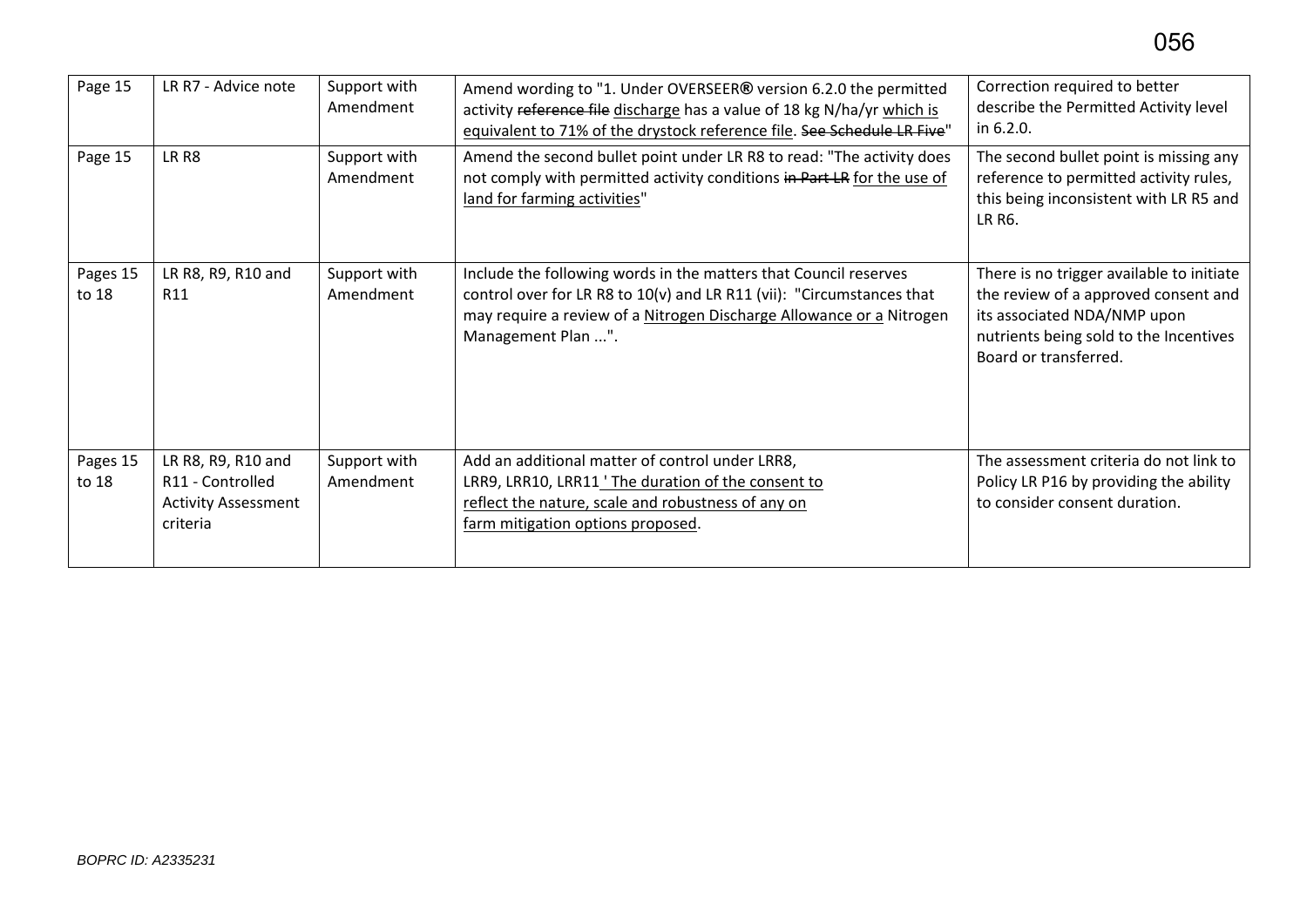| Page 17 | <b>LR R10</b>                          | Support with<br>Amendment | Substitute the test from point LR R9(iv) with the text in LR R10(iv): "(iv)<br>The form of information and documentation to support the<br>OVERSEER® file, this includes data inputs used for the OVERSEER file<br>and the application of the Lake Rotorua Groundwater Catchment<br>Nitrogen Protocols published by the Regional Council. including data<br>inputs and protocols." | Council is retaining control over the<br>data inputs and protocols for data<br>entry. Earlier discussion proposed a<br>document would be created and<br>referenced but this was discounted.<br>The wording in LR R10 should have<br>been replaced with the wording in LR<br>R9(iv) and LR R8(iv). LR R11(vi) also<br>has similar wording except for the<br>OVERSEER® reference. |
|---------|----------------------------------------|---------------------------|------------------------------------------------------------------------------------------------------------------------------------------------------------------------------------------------------------------------------------------------------------------------------------------------------------------------------------------------------------------------------------|---------------------------------------------------------------------------------------------------------------------------------------------------------------------------------------------------------------------------------------------------------------------------------------------------------------------------------------------------------------------------------|
| Page 17 | LR R10 - Advice<br>notes               | Support with<br>Amendment | Insert new advice note as follows: "3. The transfer of nitrogen between<br>properties either as Managed Reduction Offsets (short term trading) or<br>Nitrogen Discharge Allowances (long term trading) is implemented by<br>the issuing of new resource consents and new Nitrogen Management<br>Plans for the source and destination land."                                        | Need to add an explanation as to how<br>consents will be used implement<br>trading.                                                                                                                                                                                                                                                                                             |
| Page 20 | <b>Definitions "Effective</b><br>Area" | Support with<br>Amendment | Amend definition of Effective Area as follows: "The part of the<br>property/farming enterprise used for grazing, cultivation, cropping,<br>horticulture, effluent disposal, and includes areas of grazed trees".                                                                                                                                                                   | Addition of further clarification to<br>definition of "Effective Area" to<br>include reference to Grazed Trees                                                                                                                                                                                                                                                                  |
| Page 20 | <b>Definitions "Grazed</b><br>Trees"   | Support with<br>amendment | Amend definition of Grazed Trees by deleting "under Rule 11" and<br>inserting "during the 2001-04 Benchmarking period".                                                                                                                                                                                                                                                            | Correction to terminology used.                                                                                                                                                                                                                                                                                                                                                 |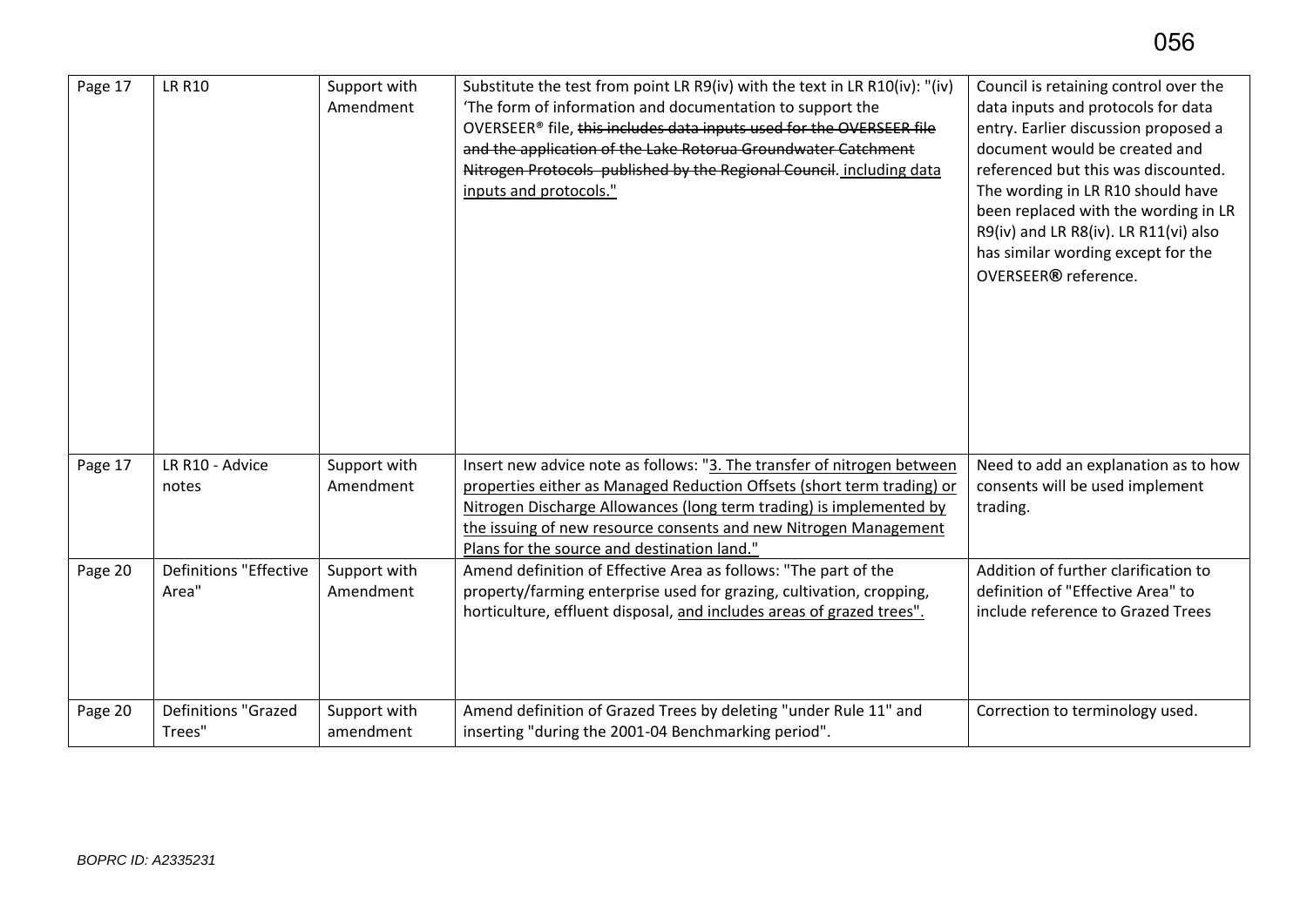| N/A     | Definitions                                                   | Support with<br>Amendment | Insert definition(s) to increase interpretation of plan.                                                                                                                                                                                                                                                                                                                                                                                                                                                                                                                       | There is no definition of commercial<br>dairying, horticulture or cropping.<br>These are important to ensure<br>correct implementation of Rule 3 and<br>4.                                                                                                                                                                                                         |
|---------|---------------------------------------------------------------|---------------------------|--------------------------------------------------------------------------------------------------------------------------------------------------------------------------------------------------------------------------------------------------------------------------------------------------------------------------------------------------------------------------------------------------------------------------------------------------------------------------------------------------------------------------------------------------------------------------------|--------------------------------------------------------------------------------------------------------------------------------------------------------------------------------------------------------------------------------------------------------------------------------------------------------------------------------------------------------------------|
| Page 22 | Schedule LR One,<br>introductory text                         | Support with<br>Amendment | Add text to last sentence above Table LR 5 (page 22) as follows: " For<br>Benchmarked properties - the Benchmark, land use and effective area<br>are defined by, and are what existed in, the 2001-04 period. For non-<br>Benchmarked properties the Derived Benchmark is defined by the<br>2001-04 Benchmark averages, and the land use and effective area are<br>what existed in the 2002/03 period. Any lawful change is taken into<br>account. All Benchmark information is converted to OVERSEER® 6.2.0<br>for the purpose of calculating Nitrogen Discharge Allowances." | The transition of benchmark<br>information through OVERSEER® and<br>into % of reference files should be<br>made more explicit. This is also<br>covered within Schedule LR Five and<br>will provide consistency.                                                                                                                                                    |
| Page 22 | Schedule LR One,<br>Table LR 5<br>"Benchmarked<br>properties" | Support with<br>Amendment | Amend "Actual Benchmark" to "Actual Benchmark (from Benchmarked<br>land use and effective area)" where original phrase appears in Table LR<br>5.                                                                                                                                                                                                                                                                                                                                                                                                                               | Clarification is needed that the<br>benchmarks relate to a timeframe, a<br>land use and effective area. This is<br>the basis for the allocation position<br>agreed through the Lake Rotorua<br>Stakeholders Advisory Group process.<br>To ensure this is clear additional<br>wording is required to specify the<br>relationship to land use and effective<br>area. |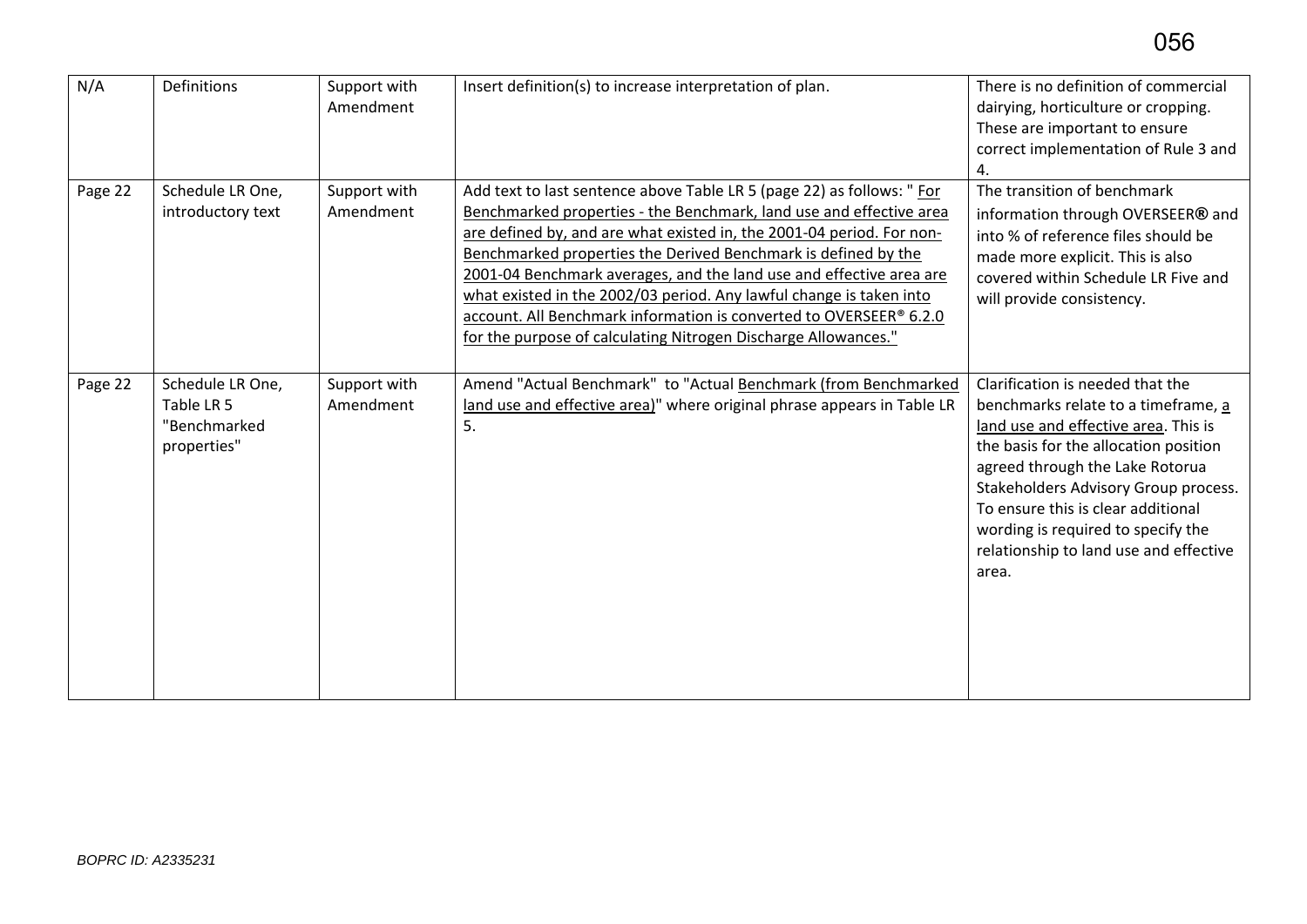| Page 22 | Schedule LR One,<br>Table LR 5 "Not<br>Benchmarked<br>properties"                 | Support with<br>Amendment | Amend "Derived Benchmark Function of 2002/03 land use and 2001-04<br>sector average unless evidence of substantial change." to "Derived<br>Benchmark (function of 2001-04 sector Benchmark average, and 2002-<br>03 land use and effective area unless evidence of substantial change)"<br>where original phrase appears in Table LR 5.                                            | Clarification is needed that the<br>process of deriving benchmarks<br>relates to a timeframe, land use and<br>effective area. This is the basis for the<br>allocation position agreed through<br>the Lake Rotorua Stakeholders<br>Advisory Group process. To ensure<br>this is clear additional wording is<br>required to specify the relationship to<br>land use and effective area. |
|---------|-----------------------------------------------------------------------------------|---------------------------|------------------------------------------------------------------------------------------------------------------------------------------------------------------------------------------------------------------------------------------------------------------------------------------------------------------------------------------------------------------------------------|---------------------------------------------------------------------------------------------------------------------------------------------------------------------------------------------------------------------------------------------------------------------------------------------------------------------------------------------------------------------------------------|
| Page 22 | Schedule LR One,<br>Table LR 5 "Non-Rule<br>11 properties" (last<br>row of table) | Support with<br>Amendment | Amend "Derived Benchmark This will be created through the<br>application of OVERSEER® to the actual land use in place during the 36<br>month period ending on 01 January 2016." to "Derived Benchmark.<br>This will be created through the application of OVERSEER® to the actual<br>land use and effective area in place during the 36 month period ending<br>on 01 January 2016. | Clarification is needed that the<br>process of deriving benchmarks<br>relates to a timeframe, land use and<br>effective area. This is the basis for the<br>allocation position agreed through<br>the Lake Rotorua Stakeholders<br>Advisory Group process. To ensure<br>this is clear additional wording is<br>required to specify the relationship to<br>land use and effective area. |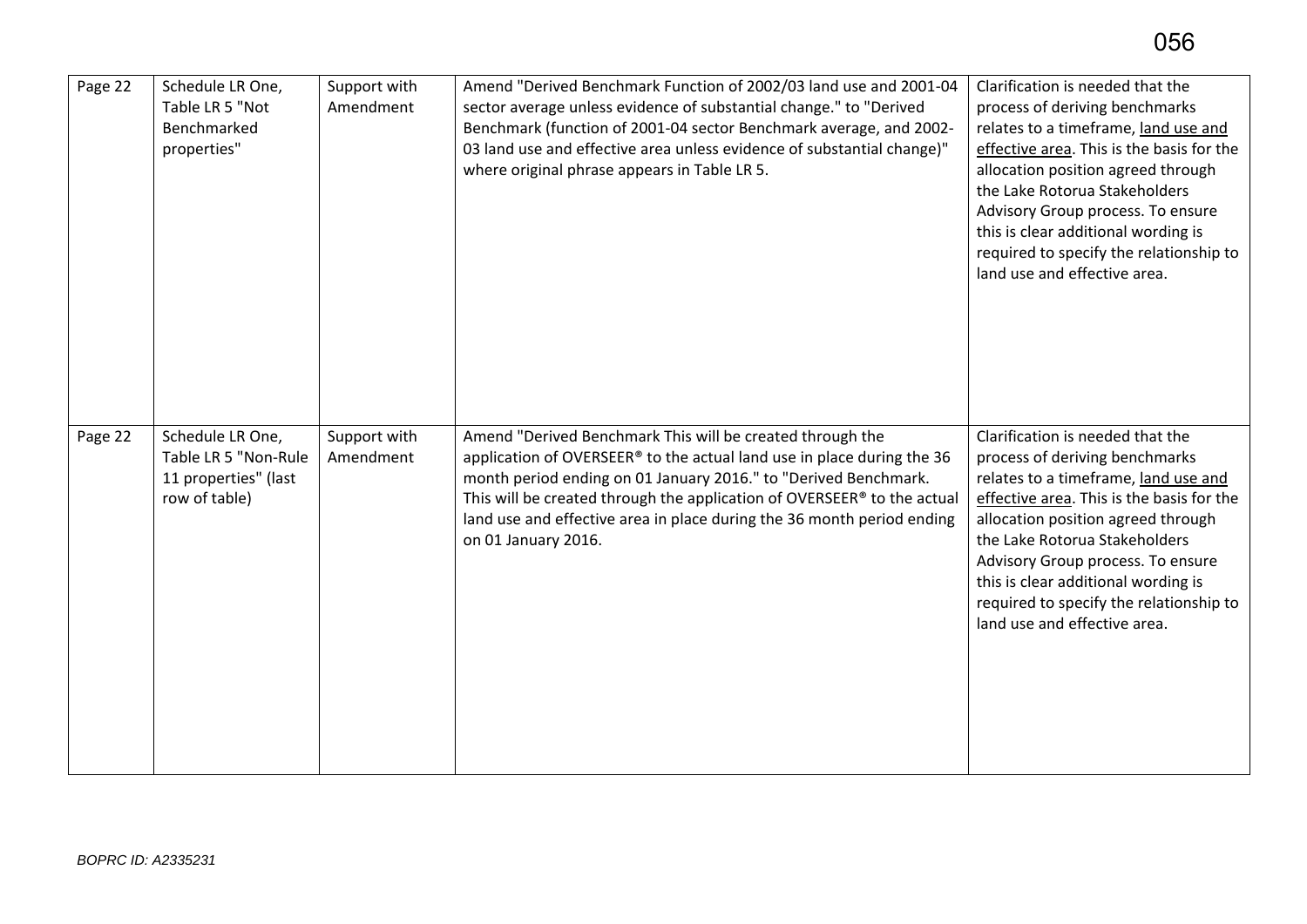| Page 23 | Schedule LR One<br>Table LR 6                   | Support with<br>Amendment | Delete Table LR 6 Note a). Re-label note b) as note a). Insert new<br>sentence between last two paragraphs of "Nitrogen discharge<br>allowance methodology" (page 23) as follows: "Nitrogen Discharge<br>Allowances are calculated in kg/N/ha/yr using OVERSEER® 6.2.0 and<br>are then expressed as a percentage of the relevant reference file." | The transition of benchmark<br>information through OVERSEER® and<br>into % of reference files should be<br>made more explicit. It is covered<br>within Schedule LR Five but can<br>usefully be clarified.                                                                     |
|---------|-------------------------------------------------|---------------------------|---------------------------------------------------------------------------------------------------------------------------------------------------------------------------------------------------------------------------------------------------------------------------------------------------------------------------------------------------|-------------------------------------------------------------------------------------------------------------------------------------------------------------------------------------------------------------------------------------------------------------------------------|
| Page 24 | Schedule LR One -<br><b>Additional matters"</b> | Support with<br>Amendment | Add sentence to 2nd bullet point under "Additional matters" as<br>follows: "Non-Benchmarked grazed trees will be allocated the<br>Benchmarked grazed trees average discharge rate."                                                                                                                                                               | For clarification the non-<br>benchmarked grazed trees allocation<br>should be added.                                                                                                                                                                                         |
| Page 27 | <b>Schedule LR Three</b>                        | Support with<br>Amendment | Amend text for (f) and (g) as follows: "(f) Type, area, and planting dates<br>and use of for crops (i.e exported or on farm use)." and "(g) Type and<br>quantity and source of supplementary feed."                                                                                                                                               | In terms of the information being<br>asked for in Schedule LR Three: (f)<br>does not have destination of crop<br>which can be exported. (g)<br>supplementary feed is not necessarily<br>imported. These are important<br>considerations when assessing<br>farming operations. |